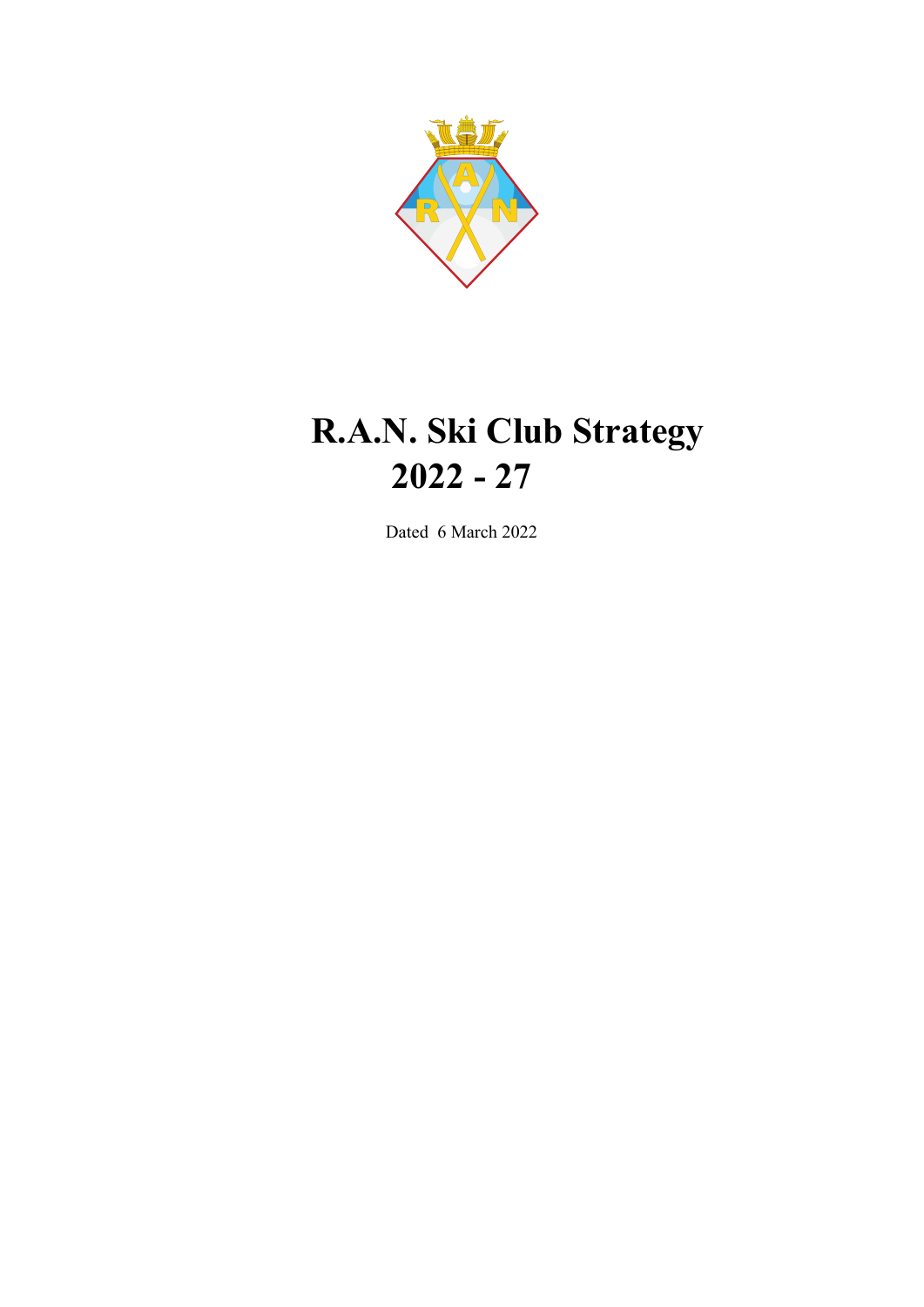## **VISION**

*The Vision is what the membership wants the Club to achieve:* 

**To foster skiing and other alpine activities among currently serving and ex-serving members of the Royal Australian Navy, their families and supporters.** 

## **MISSION**

*The Mission is how the membership wants the club to achieve the Vision:* 

**By providing an attractive, affordable and friendly environment, the RAN Ski Club will serve the alpine leisure needs of its members and their guests.** 

# **VALUES**

*The Club particularly values members and guests who are willing to co-operate in a communal environment.* 

**While supportive of the RAN's values, the RAN Ski Club seeks in its members and guests:** 

- **Friendliness**
- **Good Humour**
- **Co-operation**
- **Camaraderie**
- **Contribution**
- **Participation**
- **Resourcefulness, and**
- **Selflessness**

**These values are core to our 'self help' operating methodology for lodge management.**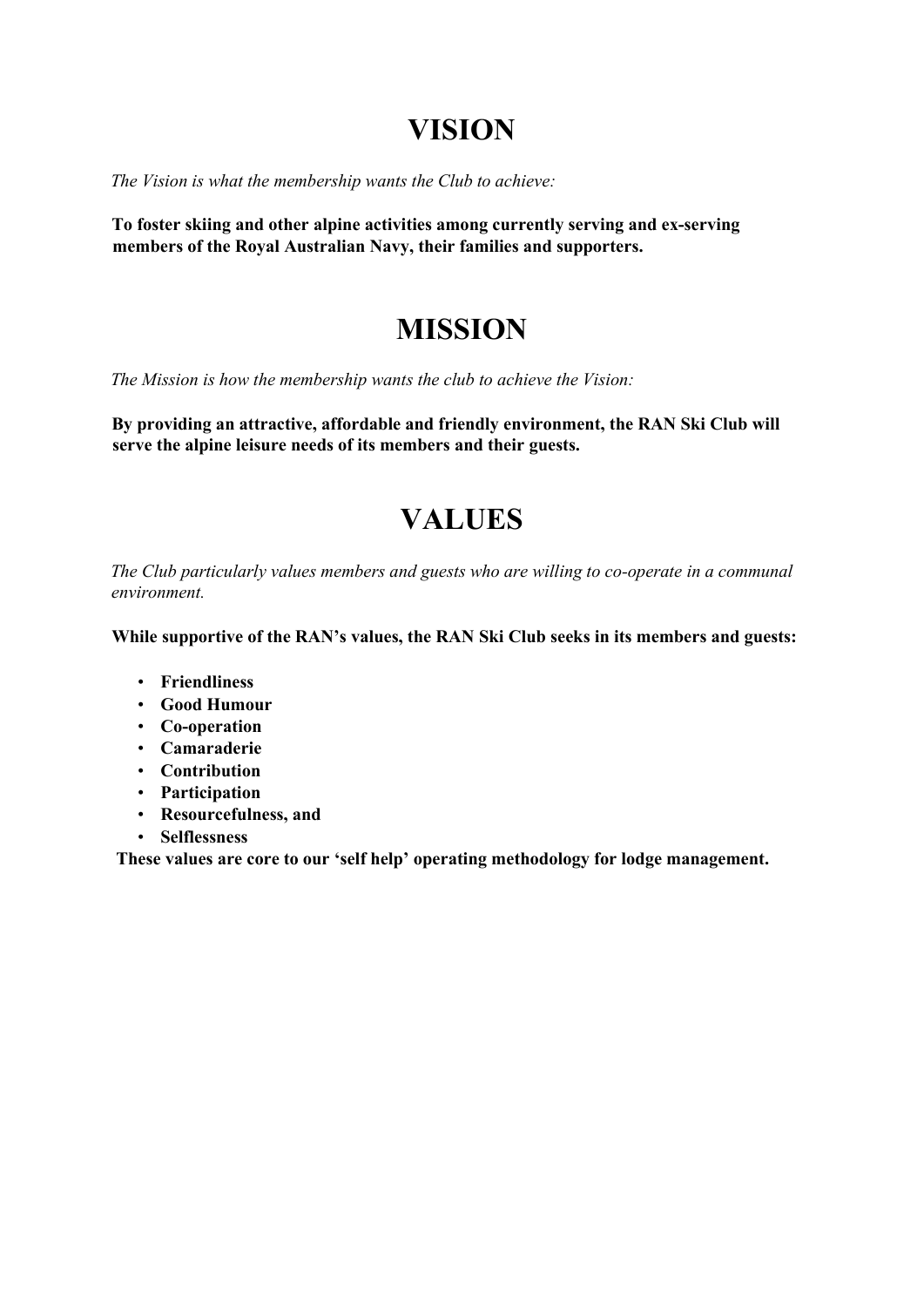# **OPERATING PRINCIPLES**

*These Operating Principles support the Mission and Vision of the Club:* 

- **We are first of all a club, but must conduct our activities according to business principles.**
- **We treat our members, their families and guests as the key to the present and future health of the Club.**
- **We seek to provide affordable attractive alpine accommodation for members and their guests.**
- **We employ efficient and effective governance and management practices to achieve the Club business strategy.**
- **We manage our financial position to facilitate exploitation of opportunities to the ongoing benefit of members.**

# **CRITICAL SUCCESS FACTORS**

*To successfully undertake the Club's Mission the following governance factors are critical:* 

- **An efficient and effective management (Board and Sub-committee) structure**
- **An efficient and effective lodge management system**
- **An efficient and effective lodge maintenance system**
- **An efficient and effective Club administration system**
- **Good financial management**
- **Effective risk management**
- **Providing the product/s the membership is willing to pay for**
- **Compliance with the Corporations laws /statutory requirements etc**
- **Compliance with WH&S requirements / fire regulations etc**
- **Effective insurance cover**
- **Ability to grow "valued" membership**
- **Maintain the "self-help" culture of the Club**
- **Ability to attract volunteers to manage, advise, and maintain Club amenities**
- **Build good strategic and working relations with the RAN**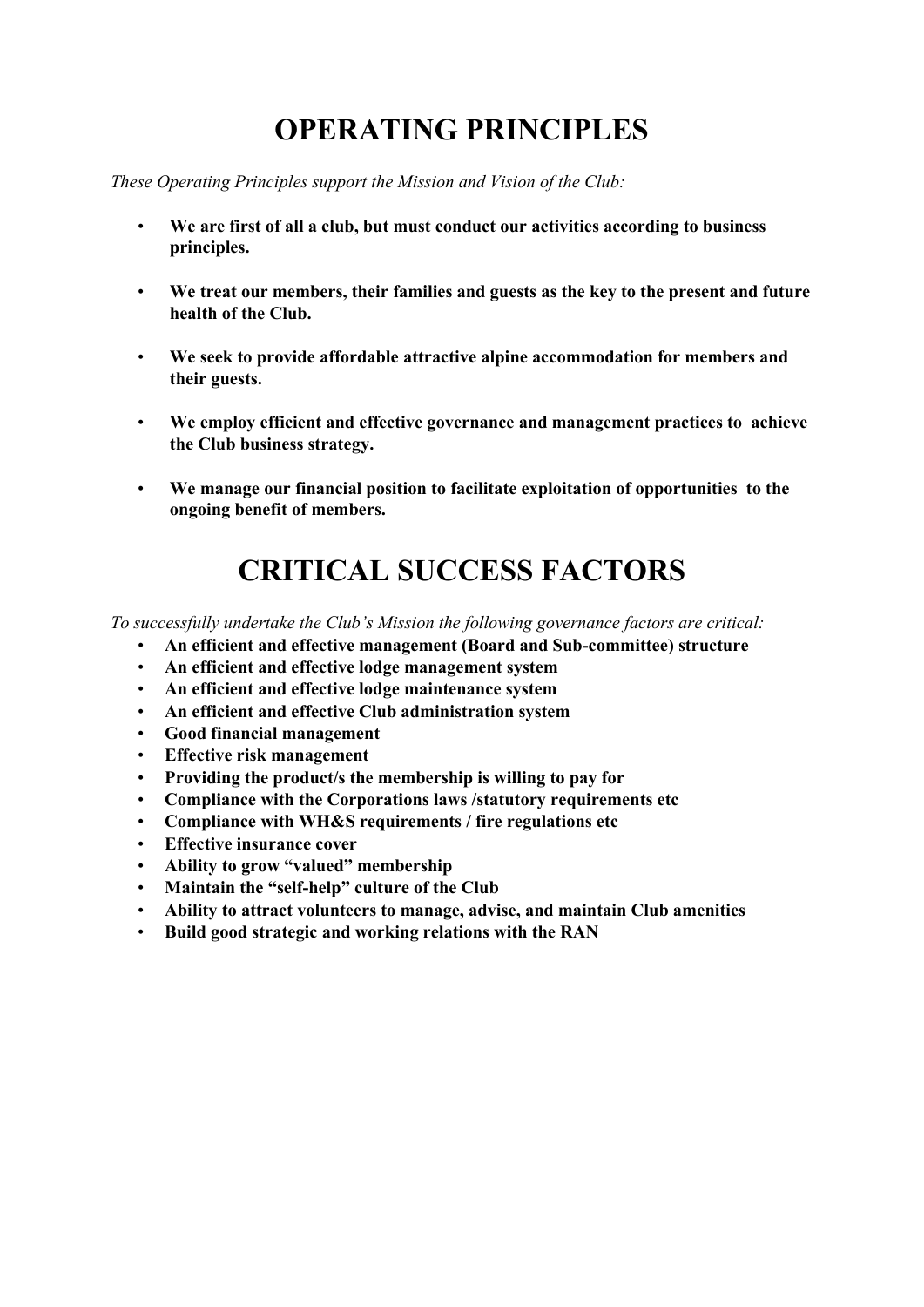# **BUSINESS STRATEGY**

**Achieve the Club Mission by:** 

**undertaking progressive redevelopment of the Club's accommodation;** 

**careful management of costs and revenue:** 

**increasing occupancy rates; and,** 

**expanding club membership with a particular focus on attraction and retention of Navy members and their families.** 

## **OBJECTIVES and TASKS**

*The following Governance, Financial, Marketing/Membership and Facilities Objectives and Tasks support our Mission and Vision:* 

### **GOVERNANCE**

#### **Objective:**

**Ensure the Club's governance, management, and operational practices are consistent with its agreed strategic direction and comply with the relevant requirements of the Corporations Law other statutory obligations and Lodge Lease conditions.** 

#### **Tasks:**

**Gov1. Undertake a 3 yearly review and update of this Strategy.** 

**Gov2. Undertake a five yearly review of the Constitution and progressive review of By Laws.** 

**Gov3. Develop and maintain a succession plan for potential Board / Sub-committee by encouraging participation of members in Club Committees.** 

**Gov4. Maintain strategic alliances to assist in constraining costs and enhancing revenue: (ADCU, Navy Health, RANCCF, RAN Sports Council, SLOPES, RAN Skiing Association etc)** 

**Gov5. Identify and implement an efficient and effective, integrated accommodation enquiry, booking and payment system with interfaces to Club financial and membership records.** 

**Gov6. Maintain a complete record of formal correspondence with members and external entities.**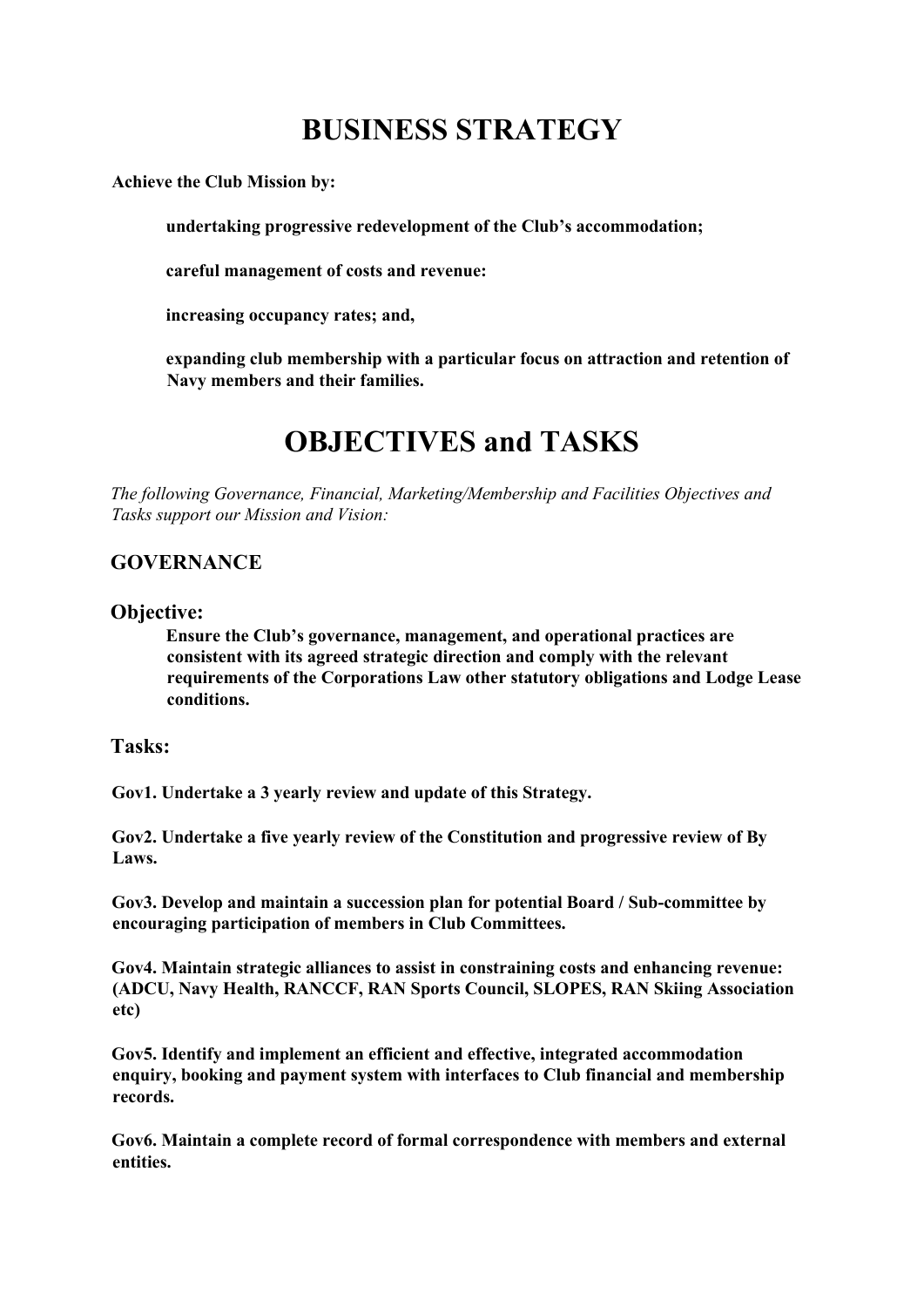**Gov7. Maintain cyber protection of Club systems through suppliers.** 

**Gov 8. Review and amend By Laws and Lodge operating procedures to ensure continued compliance with Statutory obligations and lease conditions.**

### **FINANCIAL**

#### **Objective:**

**Ensure the Club remains solvent and is able to achieve its business strategy.** 

**Tasks:** 

**Fin1. Manage Club debt to facilitate commencement of Thredbo Lodge redevelopment in 2024 and ensure the Club is able to meet future Lease renewals and Lodge redevelopment plans.**

**Fin2. Monitor the financial performance of the Club and adjust budgets as necessary.** 

**Fin3. Conduct an annual review of subscription, membership fees and accommodation rates, ensuring consistency with the Operating Principles of the Club.**

**Fin4. Prepare, audit and promulgate the Annual Accounts.** 

**Fin5. Maintain adequate insurance cover against asset loss, damage and public liability.** 

### **MEMBERSHIP/MARKETING**

**Objective: Increase membership and occupancy** 

#### **Tasks:**

**MM1. Analyse current membership trends and implement initiatives to encourage increased Club membership.** 

**MM2. Maximise summer and winter bed occupancy rates through innovative marketing initiatives, consistent with the Club's Mission.** 

**MM3. Review and amend Club membership terms and conditions to ensure they remain consistent with the Club's Vision and Mission.** 

**MM4. Develop and implement a Communications Plan to ensure effective Communication with Club Members.** 

**MM5. Develop a Marketing plan to recuit current and past serving Navy members and their families.**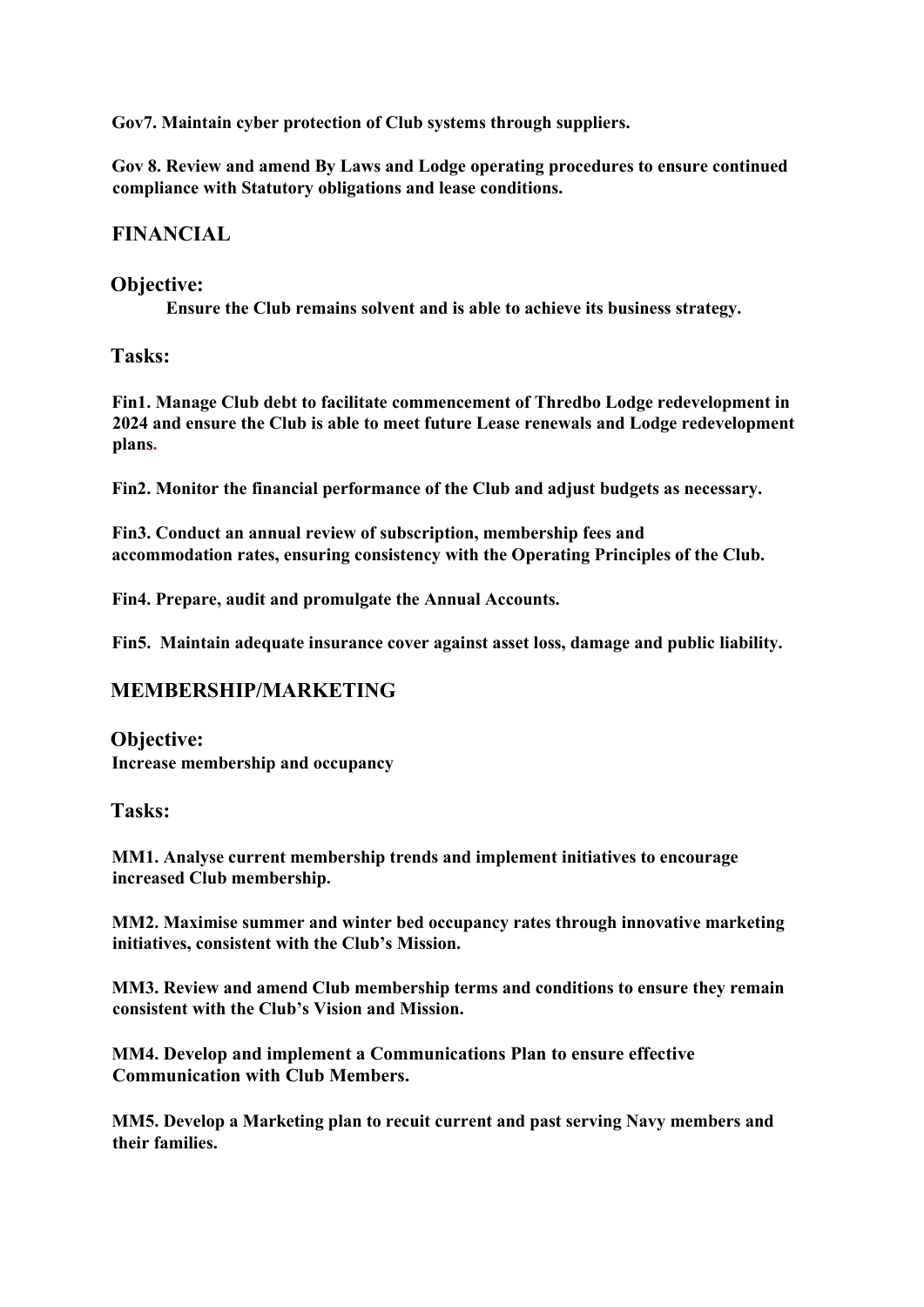### **FACILITIES**

#### **Objective:**

**Preserve and enhance Lodge Accommodation.** 

### **Tasks:**

**Fac1. Operate the lodges to meet members' accommodation expectations and manage business costs.** 

**Fac2. Maintain lodge facilities in good order and condition.** 

**Fac3. Undertake redevelopment of the Thredbo Lodge accommodation wing commensurate with the Club's financial position** 

**Fac4. Progressively enhance the Buller Lodge commensurate with the Club's financial position.** 

**Fac5. Develop concepts for future development of Buller in 2034 and subsequently, the Thredbo communal facilities wing.** 

| <b>Strategic Risks (those which</b>       | <b>Treatment</b> (refers to management tasks) |
|-------------------------------------------|-----------------------------------------------|
| would result in failure of the            |                                               |
| club)                                     |                                               |
| Failure to control business costs results | Fin 1,2,4. Gov 1,4,6.                         |
| in insolvency                             |                                               |
| Failure to generate sufficient revenue    | Fac 1,3,4,5. MM 1,2,3,4. Fin3. Gov 1,2,4      |
| results in insolvency                     |                                               |
| Destruction, degradation or loss of       | Fac 2. Fin5. Gov 2,                           |
| lodges results in insolvency              |                                               |
| Resignation of Directors results in       | Gov $3.$                                      |
| degradation of governance leading to      |                                               |
| insolvency                                |                                               |
| Injury of volunteer workers, members,     | Fin 5.                                        |
| contractors or public arising from Club   |                                               |
| activity results in compensation claims   |                                               |
| leading to insolvency                     |                                               |
| Failure of administrative support         | Fin 4. Gov 1,5,6. Fac 1,2                     |
| contract or inadequate governance         |                                               |
| results in insolvency.                    |                                               |
| Fraud that results in large scale         | Fin 4. Gov 2, 6.                              |
| resignation by Club members or            |                                               |
| embezzlement of funds, causing            |                                               |
| insolvency.                               |                                               |

### **Strategic Business Risks and Treatments**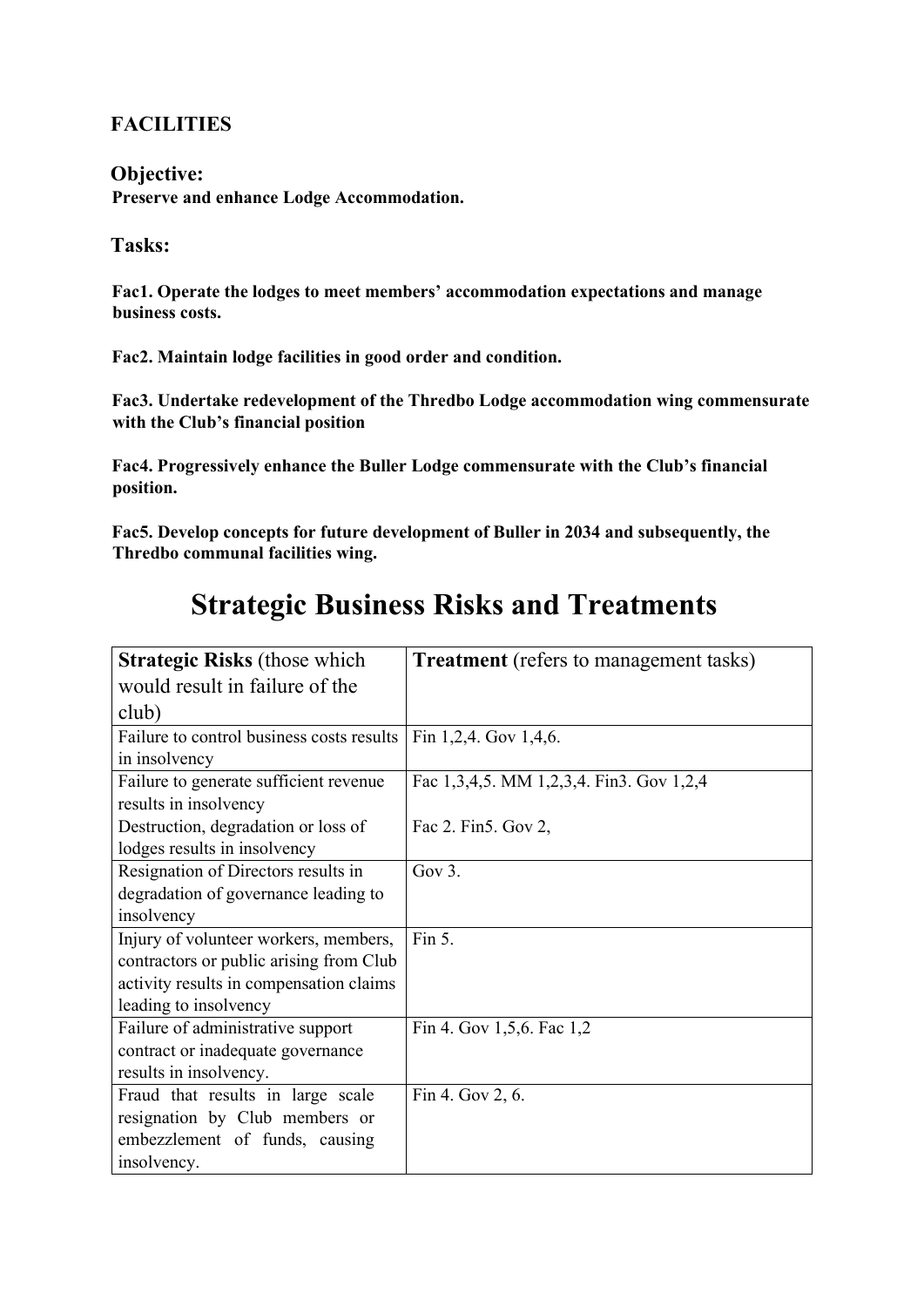| Succesive poor seasons result in large   | MM2, 5            |
|------------------------------------------|-------------------|
| scale resignation of members or          |                   |
| inadequate winter accommodation          |                   |
| revenue causing insolvency               |                   |
| Pandemic which constrains or             | Gov $2, 8$        |
| precludes operation of Club Lodges       |                   |
| Destruction of Club facility due natural | Fin $5$ , Fac $2$ |
| disaster equipment failure or accident.  |                   |
| Cyber-attack on club booking system      | Gov 7, Fin 5      |
| results in breach of member's privacy    |                   |
| protection                               |                   |
| NB. An event that credibly results in    |                   |
| club failure                             |                   |

# **SWOT ANALYSIS**

### **Strengths**

*These are the Club's prominent internal strength:* 

- **Proud club history**
- **Sizeable membership base**
- **Ethical and valued members**
- **Enthusiastic and capable volunteers, regional sub-committee members and board**
- **Current workable organisational structure**
- **Sound financial position**
- **Three well located lodges, and**
- **Proven contract outsourcing of the booking operations.**
- **Reputation as a 'good citizen' by Resort community and authorities.**

#### **Weaknesses**

*These are the Club's prominent internal weaknesses that need addressing:* 

- **Reluctance of RAN personnel to join**
- **Moderate membership turnover**
- **Paucity of serving members on sub-committees**
- **Lack of specialist advisers and practitioners - IT, insurance, legal, building maintenance etc, leading to additional cost when needed**
- **Lower than desirable bed occupancy rate**
- **Unfavourable demographics of the membership base, and**
- **Lack of an integrated administration system**